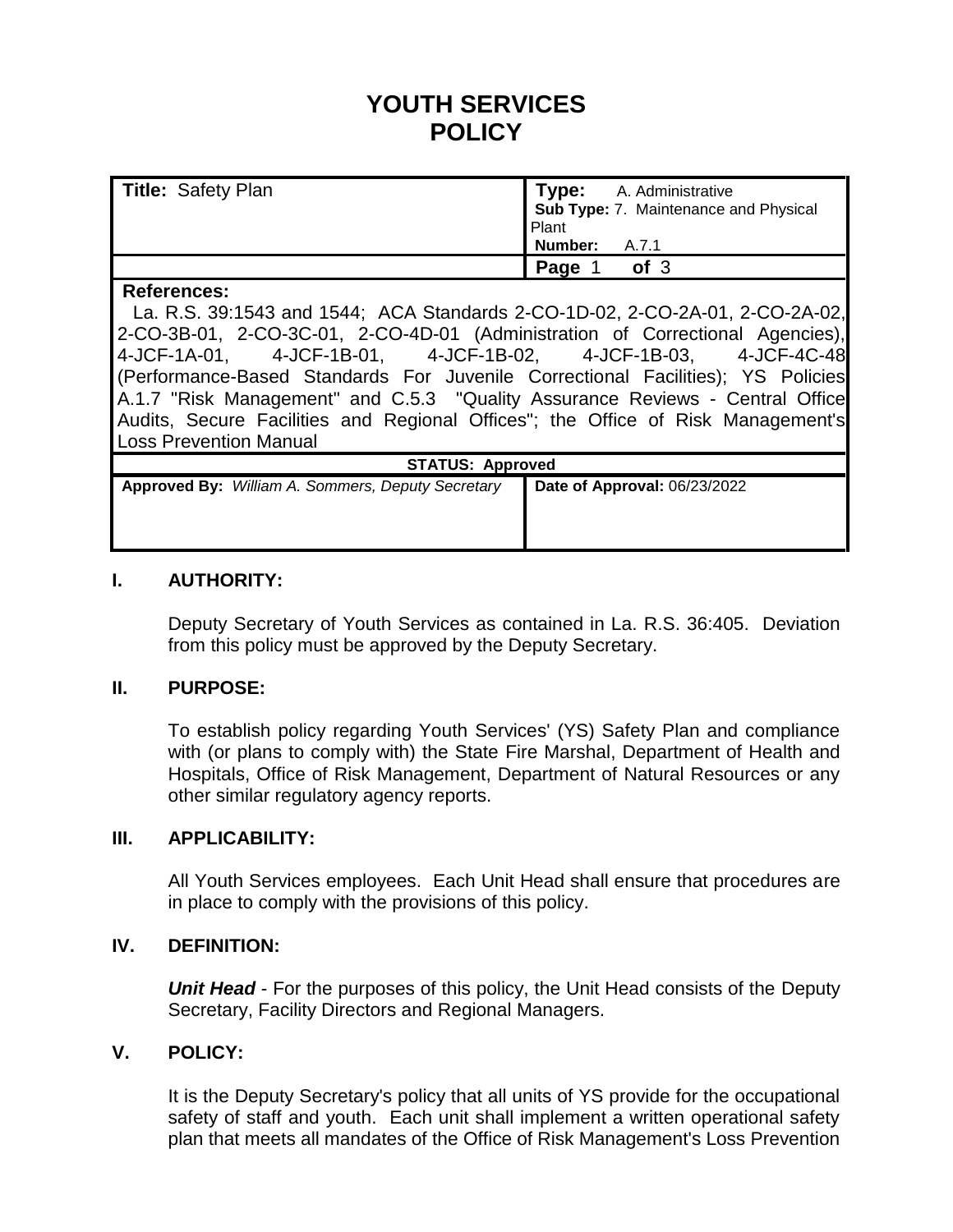Manual and all requirements of the State Fire Marshal, or any other similar regulatory agency, and ACA Standards relating to safety.

Additionally, if deficiencies are cited in any Fire Marshal, Department of Health and Hospitals, Office of Risk Management, Department of Natural Resources, or any other similar regulatory agency report, one of the following must occur:

- 1. Compliance must be achieved within allowable time;
- 2. An acceptable "plan of action" must be developed;
- 3. A request must be made for an additional time allowance to develop an acceptable "plan of action"; or
- 4. An appeal must be submitted by the date indicated on the report and a copy forwarded to the Deputy Secretary's office.

# **VI. PROCEDURES:**

- A. Each Unit Head shall maintain the unit's safety program and shall have complete responsibility for safety and loss prevention at the unit.
- B. Each Unit Head shall appoint a Safety Officer who shall have primary responsibility for coordinating the unit safety program.
- C. The Safety Officer shall ensure fire, safety and sanitation inspections are conducted by appropriately trained personnel. The Safety Officer's responsibilities shall also include a monthly inspection of all machinery, equipment, and tools to ensure they operate properly. The inspection shall include and document the dates of the reporting period, the specific areas inspected and the results of each inspection, including any findings and corrective action taken.
- D. Each unit's safety plan shall be reviewed annually and updated as needed.
- E. Copies of each safety plan shall be available to staff for their review.

#### **VII. TRAINING:**

Each Unit Head shall ensure that all current employees receive training relative to the contents of the safety plan and all new employees receive this training either during orientation, during in-service training or other designated time. Each unit's safety plan is to be part of the annual in-service training curriculums.

New Hire training must occur within 90 days of hire. New hires shall receive a copy of the unit's safety plan during training and documentation shall include employee's signatures acknowledging receipt of the safety plan.